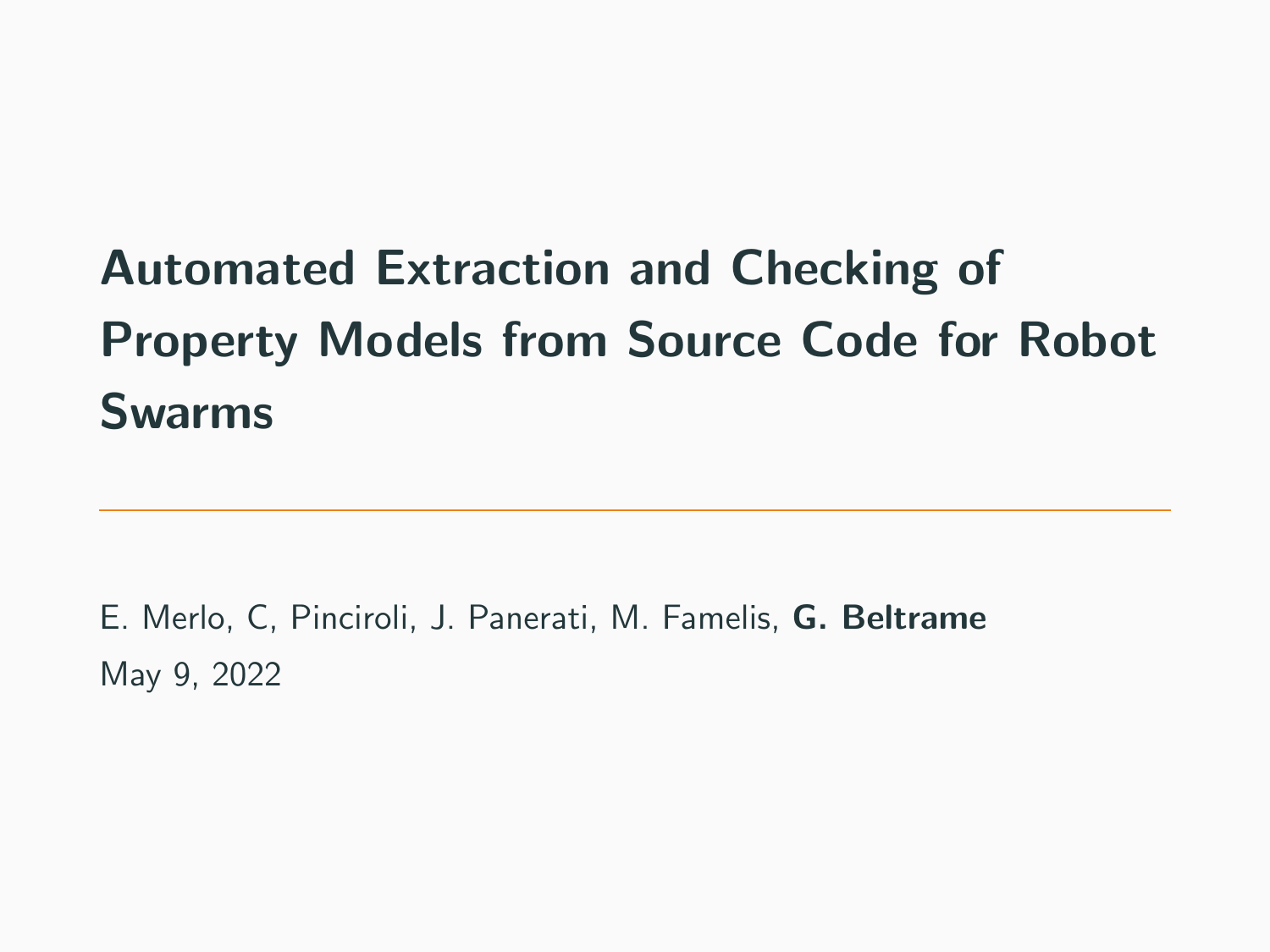#### Buzz: a DSL for robot swarms

- Simple, dynamically-typed language
- Open source compiler and runtime

#### Main goal

- Automatically extract static property models using Pattern Traversal Flow Analysis (PTFA)
- Models fed to a model checker to verify safety properties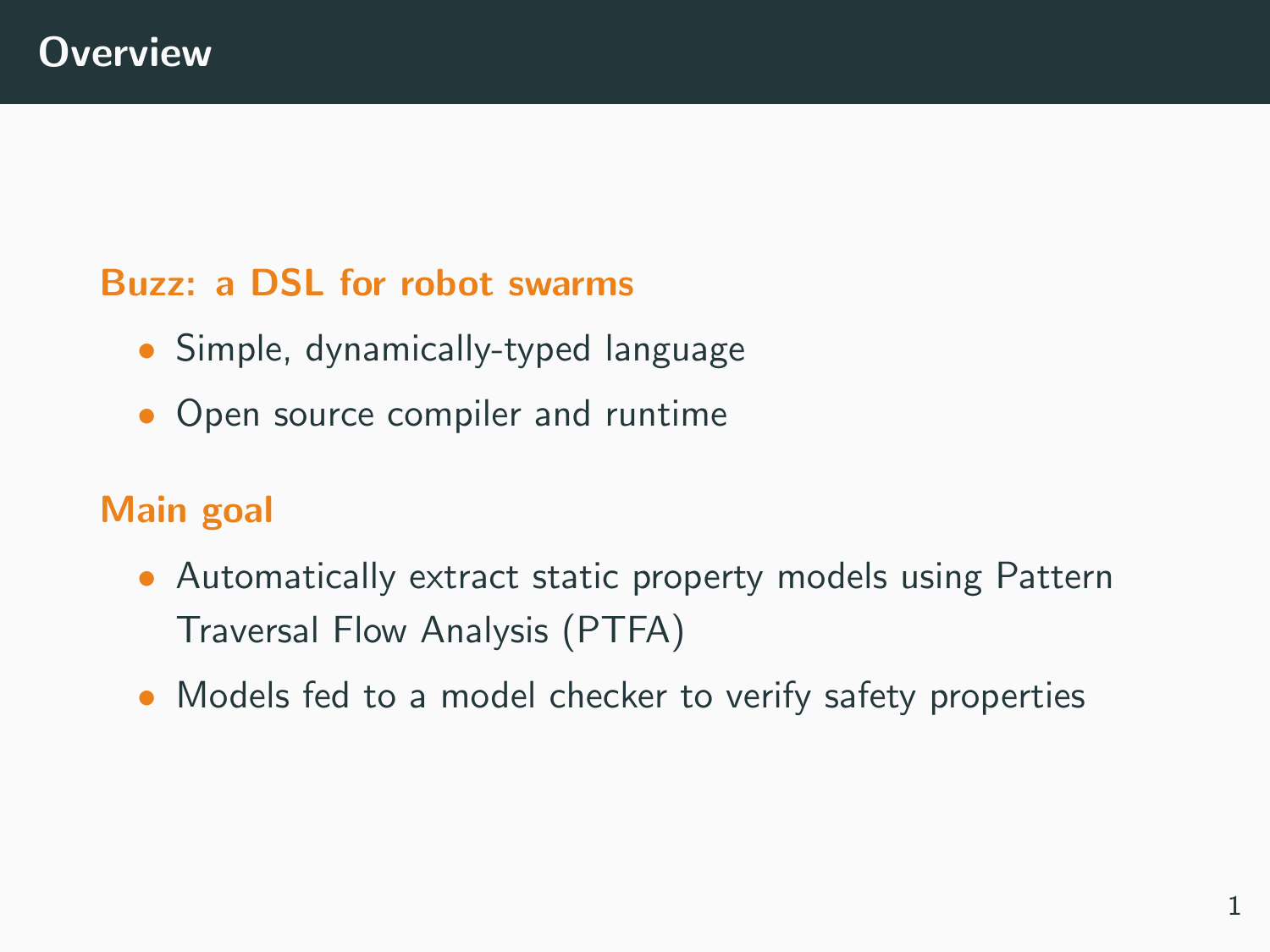## Buzz Deployment

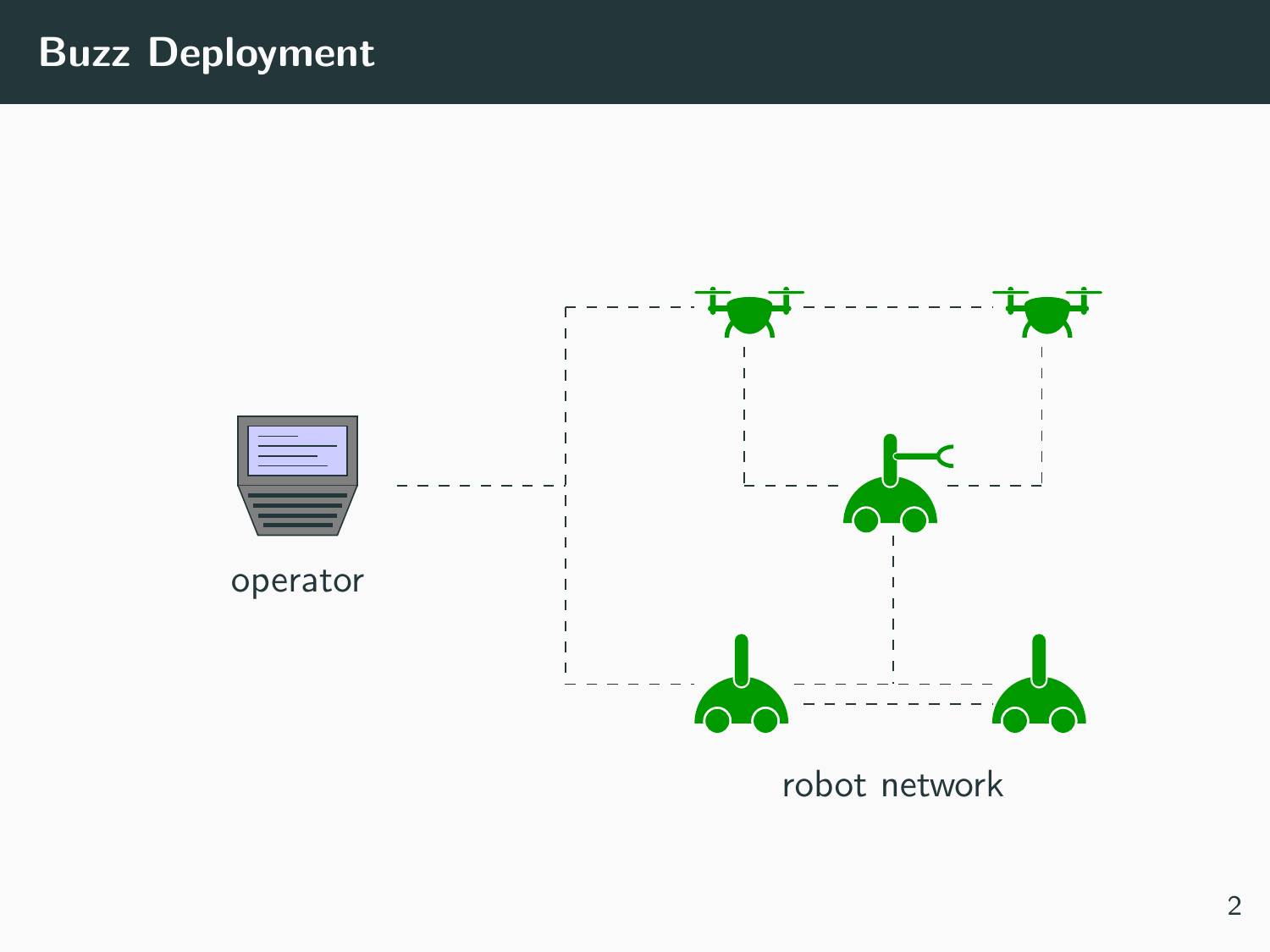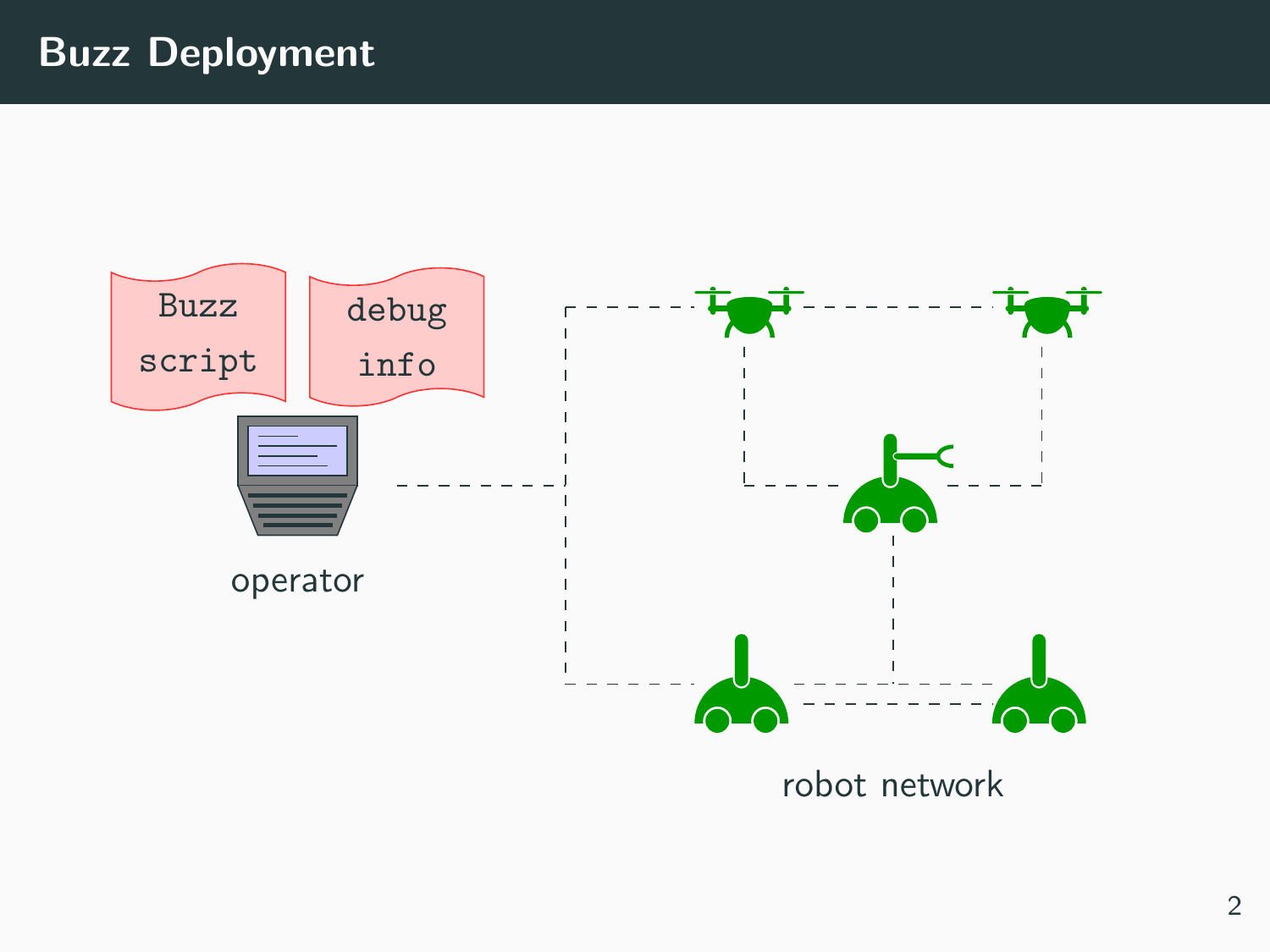# Buzz Deployment

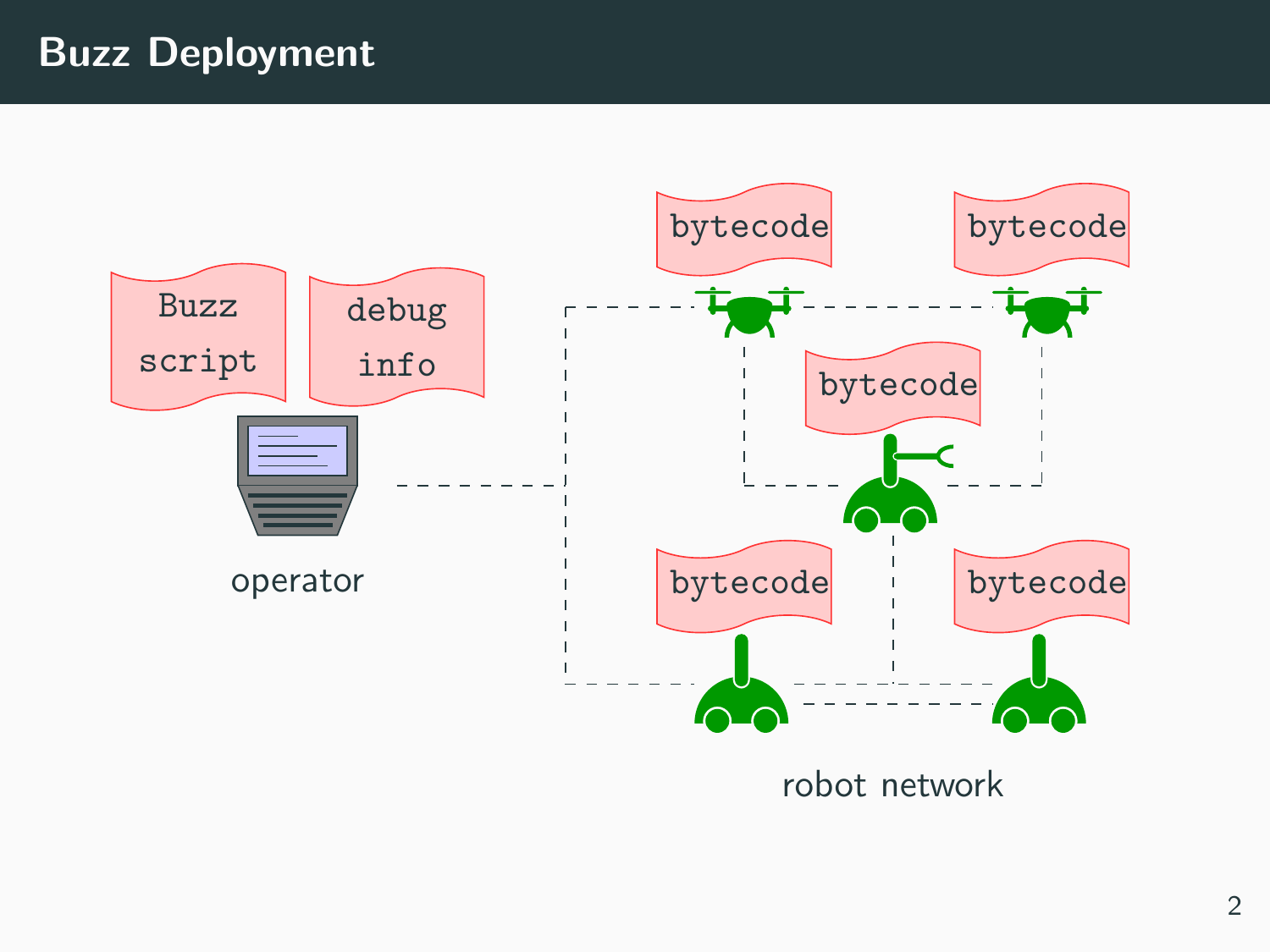### Overall architecture

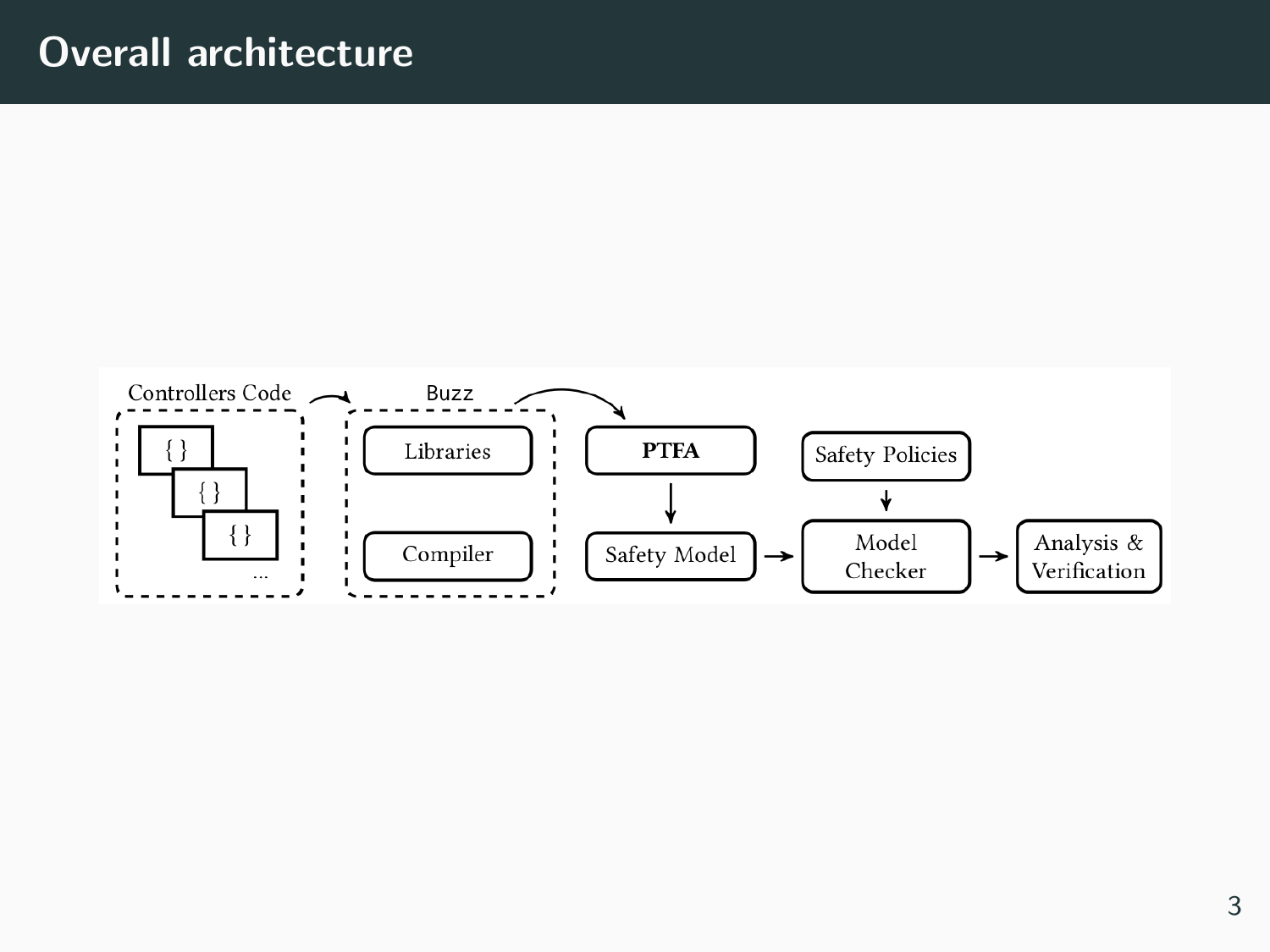- Possible manual specification of functions to be tracked
- The physical properties associated with domain specific functions tracked in the model
	- We track all functions in our experiments
- Property constraints are defined by developers (domain knowledge)
- Language-dependent front-end, language-independent from PTFA to model verification
- All automated!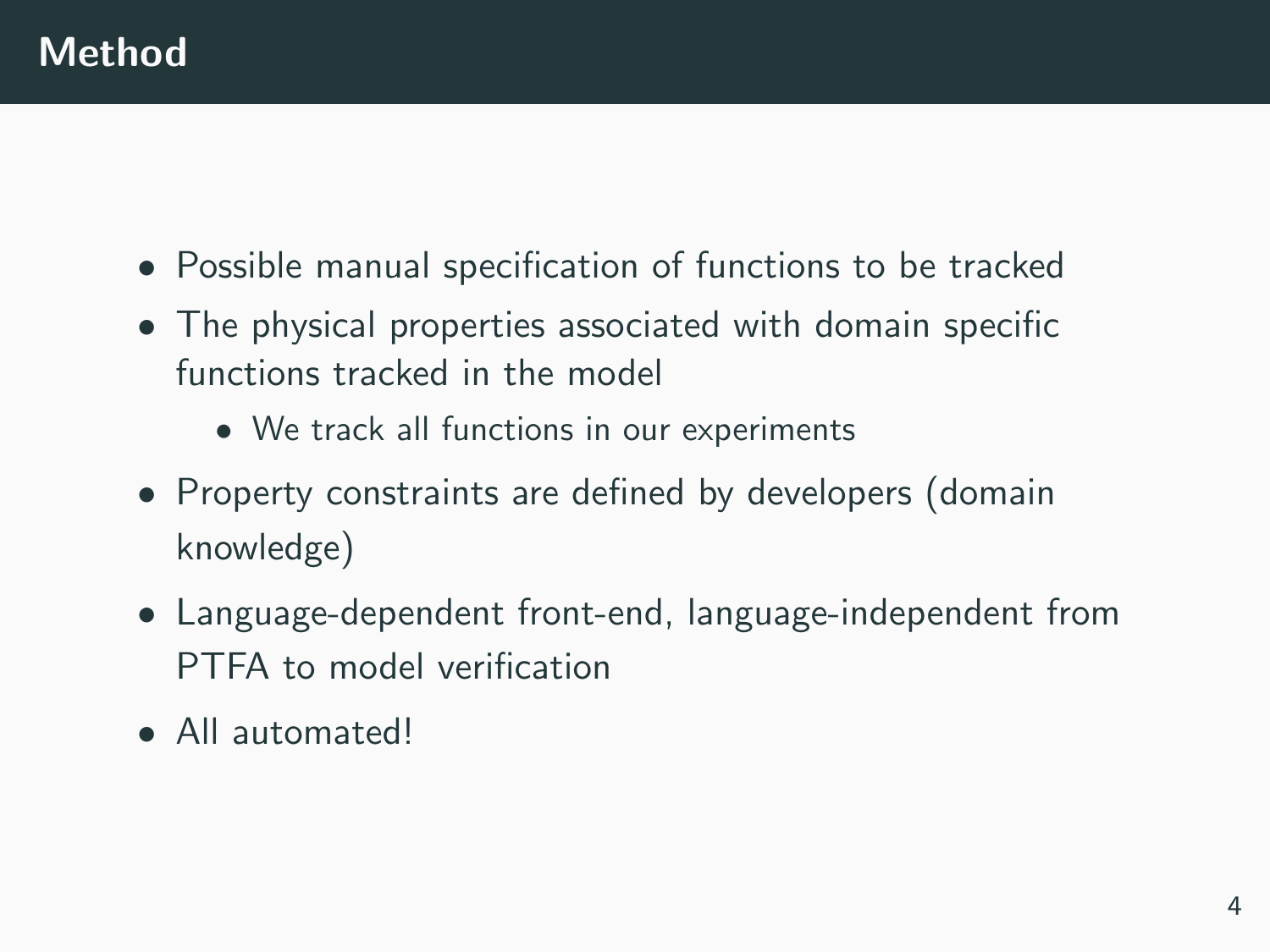## Results

#### **Performance**

|                                 | ROSBuzz | Swarm Relays |
|---------------------------------|---------|--------------|
| Size (LOCs)                     | 4007    | 3490         |
| Parsing $+$ CFG (s)             | 26      | 34           |
| Reachability analysis $+$ model | 53      |              |

#### Extracted model

|       | <b>ROSBuzz</b> | Swarm Relays |
|-------|----------------|--------------|
| nodes | 96             | 128          |
| edges | 202            | 266          |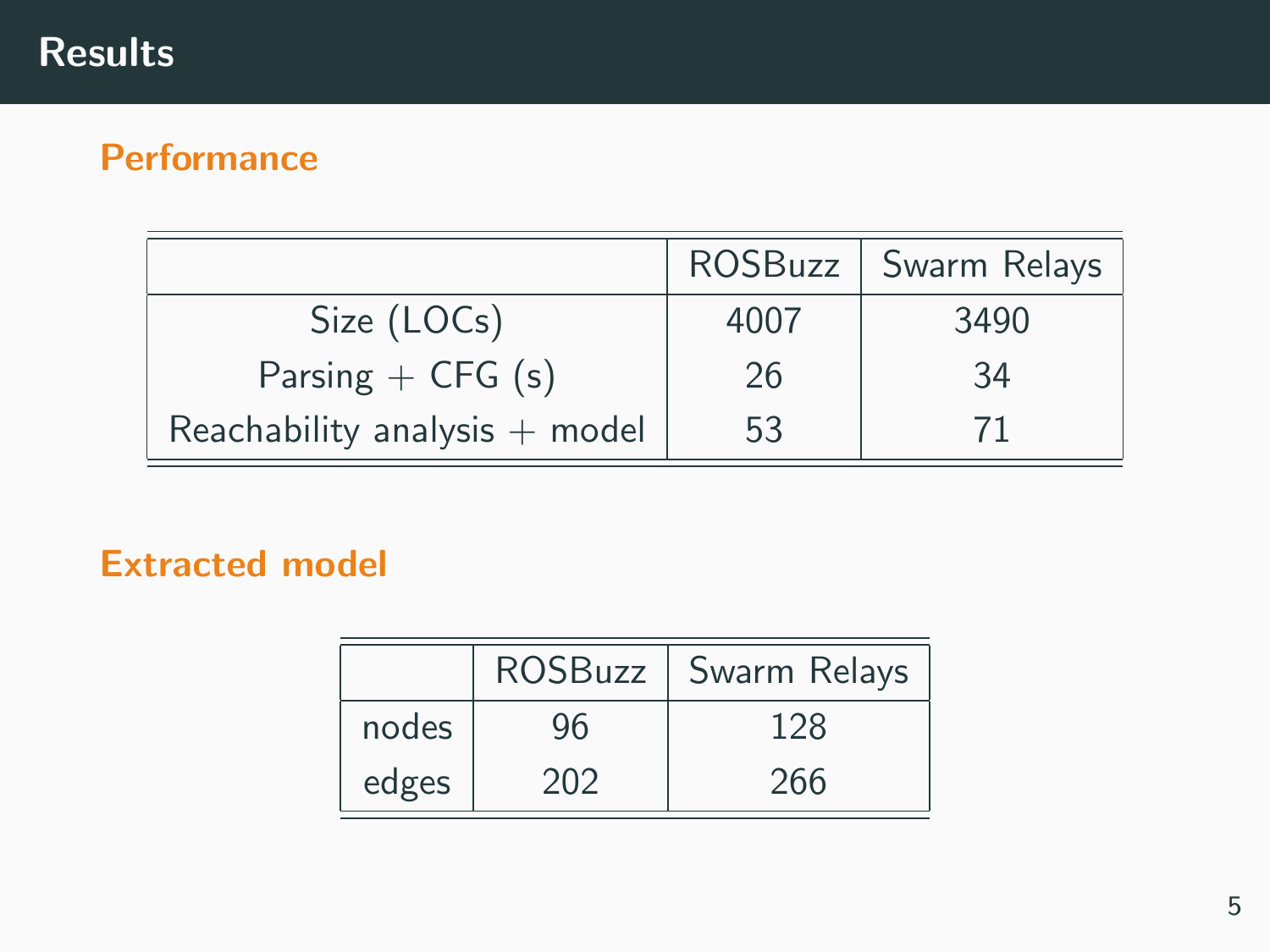# Sample model: ROSBuzz

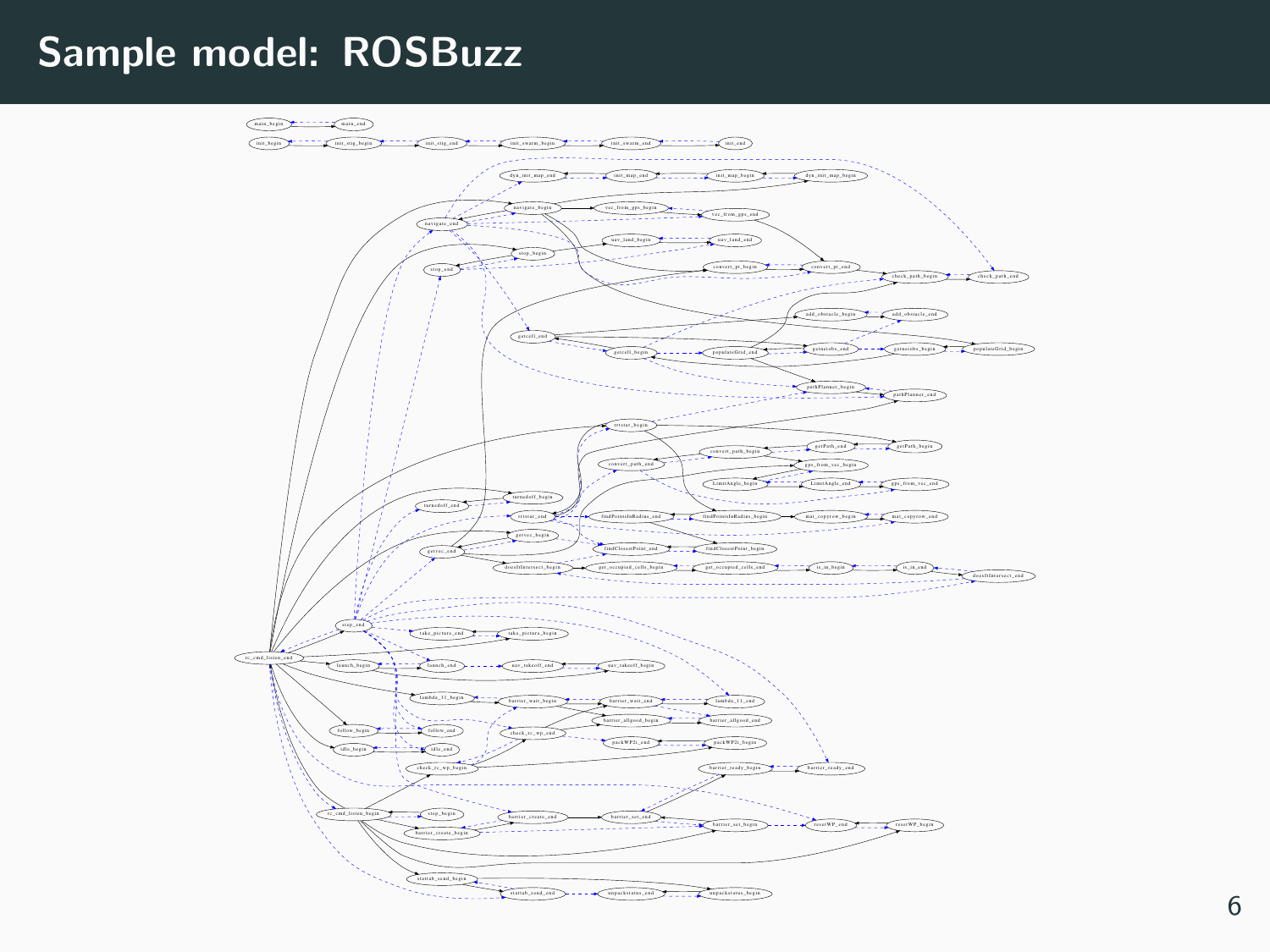- Allows verification of constraints
- Satisfaction of a forbidden predicate  $→$  violation
- Non-satisfaction of a property that must hold  $\rightarrow$  violation
- E.g. taking-off without verifying the GPS location of the robot
- Tools
	- Alloy (slower)
	- Z3 (faster)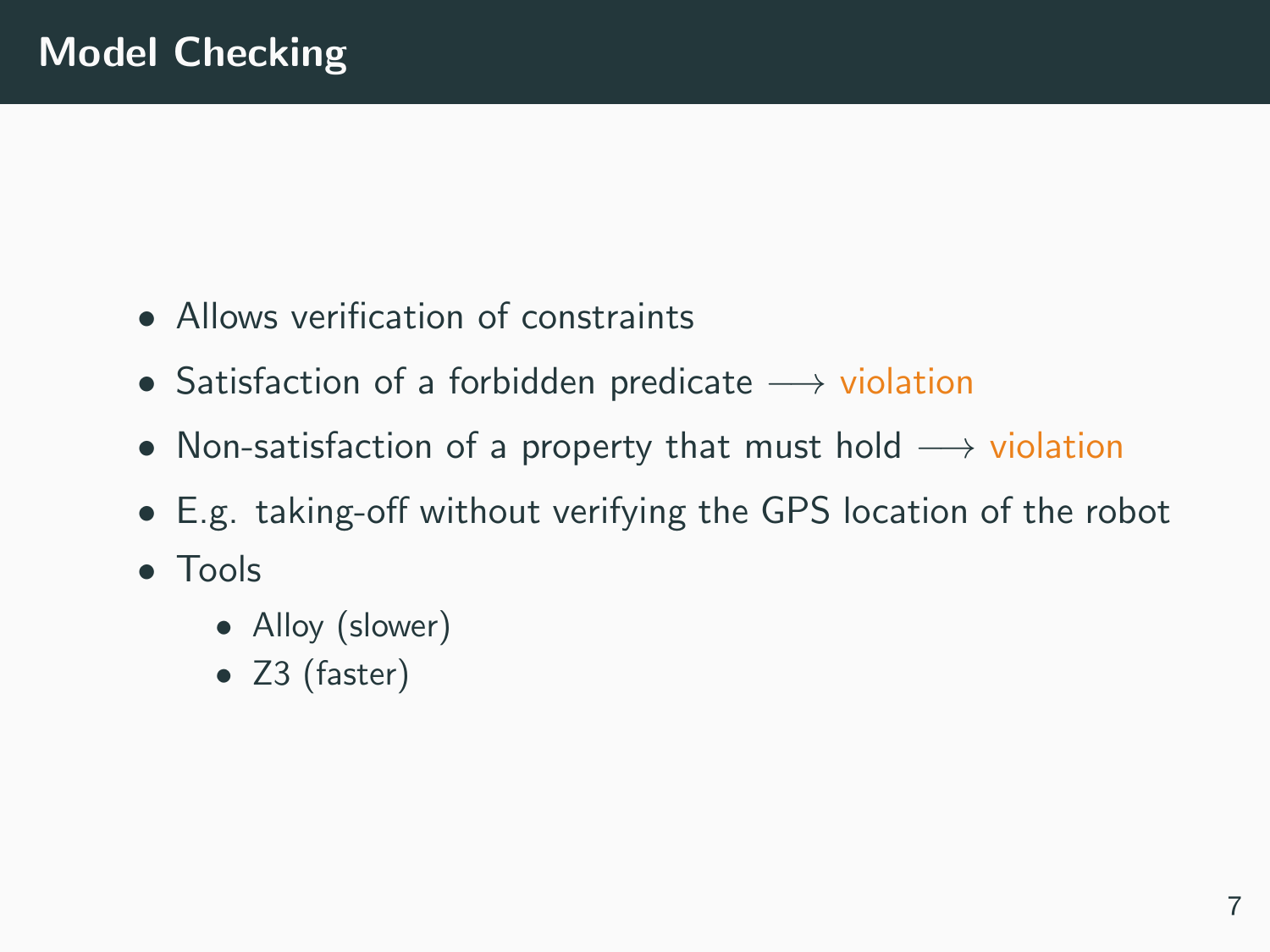ASSERT: (not (=> barrier set end barrier ready begin)) unsat :total-time 0.02) ASSERT: (not  $(=>$  navigate\_begin pathPlanner\_begin)) unsat :total-time 0.01)